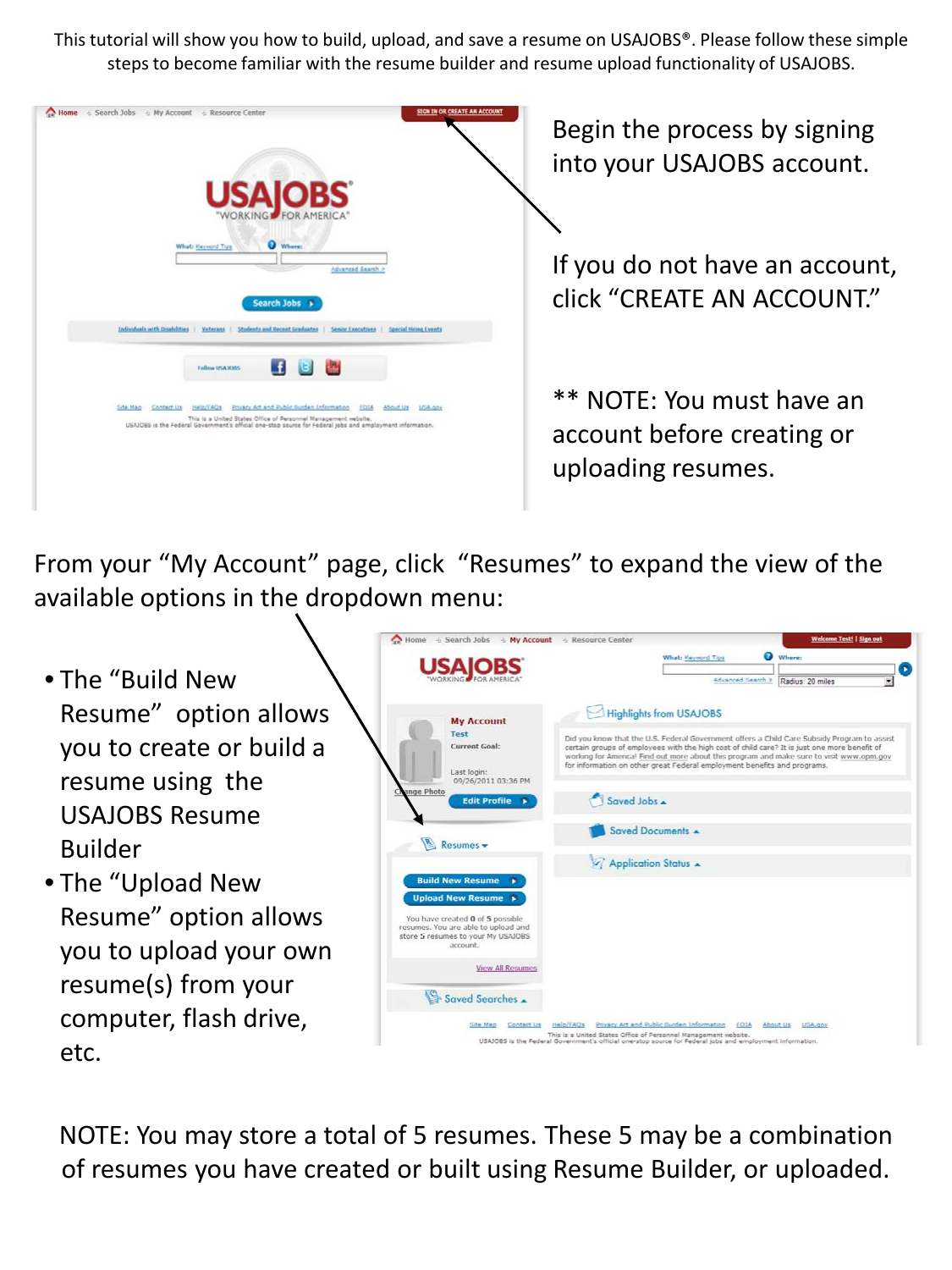| <b>Resume Builder</b>                                          |                                                                                                       |          |
|----------------------------------------------------------------|-------------------------------------------------------------------------------------------------------|----------|
| · Resume Name                                                  | I                                                                                                     |          |
| PLEASE NOTE: Fields with an asterisk (*) are required fields.  | 1. Experience 2. Education 3. Other 4. References 5. Preview and Finish                               |          |
| Work Experience <b>@</b>                                       |                                                                                                       |          |
| resume searches.                                               | Note: If your resume is not searchable, this information will not be visible to recruiters performing |          |
| · Employer Name                                                |                                                                                                       |          |
| Employer Address 1                                             |                                                                                                       |          |
| Employer Address 2                                             |                                                                                                       |          |
| • Country                                                      | <b>United States</b><br>$\overline{\mathbf{r}}$                                                       |          |
| Postal Code                                                    |                                                                                                       |          |
| City/Town                                                      |                                                                                                       |          |
| State/Territory/Province                                       | $\overline{z}$<br>Alabama                                                                             |          |
| Formal Job Title                                               |                                                                                                       |          |
| Start Date                                                     | October - 2011 -                                                                                      |          |
| End Date                                                       | -SELECT- Present -                                                                                    |          |
| Salary                                                         | USD Per Year                                                                                          |          |
| · Average Hours per week                                       |                                                                                                       |          |
| May we contact<br>your supervisor?                             | $C$ No<br>C Contact me first<br>$C$ Yes                                                               |          |
| Is this a Federal position?                                    | C yes<br>6N0                                                                                          |          |
| Duties, Accomplishments and Related Skills<br>Expand this area |                                                                                                       | $\omega$ |
|                                                                |                                                                                                       |          |
| Problems with formatting when pasting from Microsoft Wor       |                                                                                                       | ×        |
| (5000 characters remaining)                                    |                                                                                                       |          |
|                                                                | Spell Check Y<br>Save Experience >                                                                    |          |
|                                                                |                                                                                                       |          |

## The next section you will see is "Education." To build your Education, you should:

- Complete all required fields (indicated by a red asterisk **\***)
- Use "Spell Check" to ensure correct spelling of information you entered.
- To add additional Education, simply click "Save Education" after completing all required fields. A blank "Education" page will display and you should complete the required fields.
- When you have entered all your Education, click "Next" to move to the next section .

After selecting to "Build New Resume", you will be redirected to the "Experience" section of the USAJOBS Resume Builder. To build your work experience, you should:

- Complete all required fields (indicated by a red asterisk **\***).
- •Use "Spell Check" to ensure correct spelling of information you entered.
- To add additional work experience, simply click "Save Experience" after completing all required fields. A blank "Experience" page will display and you should complete the required fields.
- When you have entered all your work experience, click "Next" to move to the next section.

|                                                                                                                     |                             |                                                                                                                                                                                                                                 | Advanced Exerch 1        |  |
|---------------------------------------------------------------------------------------------------------------------|-----------------------------|---------------------------------------------------------------------------------------------------------------------------------------------------------------------------------------------------------------------------------|--------------------------|--|
| Resume Builder                                                                                                      |                             |                                                                                                                                                                                                                                 |                          |  |
| 1. Experience 2. Education 3. Other 4. References 3. Preview and Finish Contemporary and appropriate the context of |                             |                                                                                                                                                                                                                                 |                          |  |
| PLEASE NOTE: Punck with an automa, ( \$ ) are required fields.                                                      |                             |                                                                                                                                                                                                                                 |                          |  |
|                                                                                                                     |                             |                                                                                                                                                                                                                                 |                          |  |
|                                                                                                                     |                             | <b>READ THIS - important notice before listing your Education!</b><br>Only list degrees from accredited schools or other education programs that meet<br>the provision of the Office of Personnel Management's Operating Manuel |                          |  |
| <b>Learn more!</b>                                                                                                  |                             |                                                                                                                                                                                                                                 |                          |  |
| <b>Education</b>                                                                                                    |                             |                                                                                                                                                                                                                                 |                          |  |
| · School or Program Name                                                                                            |                             |                                                                                                                                                                                                                                 |                          |  |
|                                                                                                                     |                             |                                                                                                                                                                                                                                 |                          |  |
| · Country                                                                                                           | United States               |                                                                                                                                                                                                                                 | ⊣                        |  |
| · State/Territory/Province                                                                                          | Alabama                     | 회                                                                                                                                                                                                                               |                          |  |
| $-$ City/fown                                                                                                       |                             |                                                                                                                                                                                                                                 |                          |  |
| · Degree/Level Attamed                                                                                              | $-$ SELECT $-$              | ۳                                                                                                                                                                                                                               |                          |  |
|                                                                                                                     | Degree/Level Clarifications |                                                                                                                                                                                                                                 |                          |  |
| completion date                                                                                                     | EI I                        | ₩                                                                                                                                                                                                                               |                          |  |
| Major                                                                                                               |                             |                                                                                                                                                                                                                                 |                          |  |
| Minor                                                                                                               |                             |                                                                                                                                                                                                                                 |                          |  |
| OPA                                                                                                                 | of GPA Max.                 |                                                                                                                                                                                                                                 |                          |  |
| <b>Total Credits Earned</b><br>System for Awarded Credits                                                           | Semester Hours<br>c         |                                                                                                                                                                                                                                 |                          |  |
|                                                                                                                     | c<br>Quarter Hours          |                                                                                                                                                                                                                                 |                          |  |
|                                                                                                                     | c                           | Continuing Education Units                                                                                                                                                                                                      |                          |  |
|                                                                                                                     |                             |                                                                                                                                                                                                                                 |                          |  |
| Honors.                                                                                                             |                             | ⋥                                                                                                                                                                                                                               |                          |  |
| Relevant Coursework, Licensures and Certifications                                                                  |                             |                                                                                                                                                                                                                                 | $\overline{\phantom{a}}$ |  |
|                                                                                                                     |                             |                                                                                                                                                                                                                                 |                          |  |
|                                                                                                                     |                             |                                                                                                                                                                                                                                 |                          |  |
|                                                                                                                     |                             |                                                                                                                                                                                                                                 |                          |  |
| Problems with formatting when pasting from Hicrosoft World?<br>(2000 characters remaining)                          |                             |                                                                                                                                                                                                                                 |                          |  |
|                                                                                                                     | Spell Check v               |                                                                                                                                                                                                                                 |                          |  |
|                                                                                                                     | Save Education »            |                                                                                                                                                                                                                                 |                          |  |
|                                                                                                                     |                             |                                                                                                                                                                                                                                 |                          |  |
|                                                                                                                     |                             |                                                                                                                                                                                                                                 |                          |  |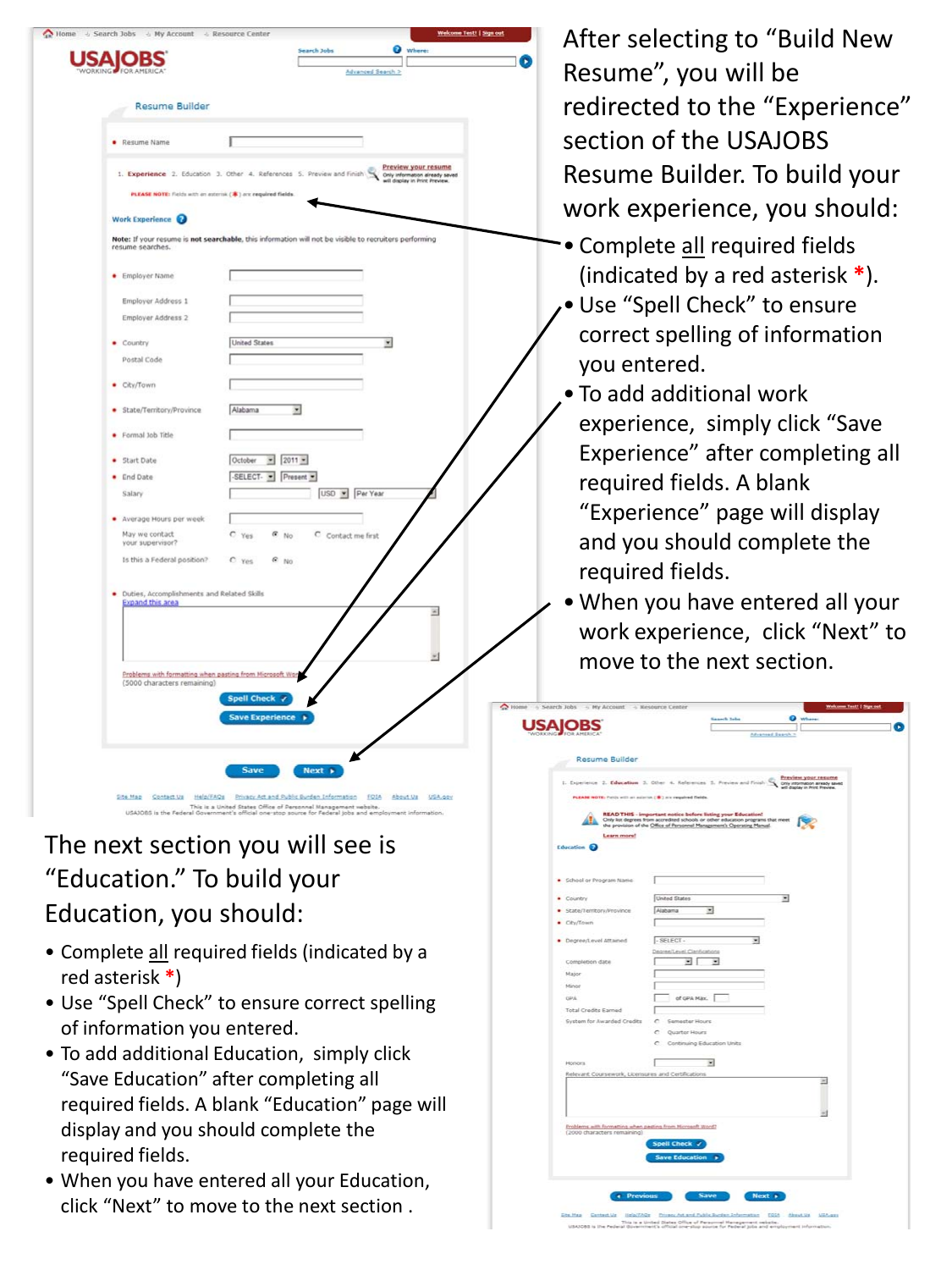| <b>USA OBS</b>                                                                                                                                                                                |                                    |                                                                                        | Advanced Search >        |  |
|-----------------------------------------------------------------------------------------------------------------------------------------------------------------------------------------------|------------------------------------|----------------------------------------------------------------------------------------|--------------------------|--|
|                                                                                                                                                                                               |                                    |                                                                                        |                          |  |
| <b>Resume Builder</b>                                                                                                                                                                         |                                    |                                                                                        |                          |  |
| 1. Experience 2. Education 3. Other 4. References 5. Preview and Finish Contractor areas seed                                                                                                 |                                    |                                                                                        |                          |  |
| PLEASE NOTE: Fields with an astociak (*) are required fields.                                                                                                                                 |                                    |                                                                                        |                          |  |
| <b>Job Related Training @</b>                                                                                                                                                                 |                                    |                                                                                        |                          |  |
| List the titles and completion dates of training courses that we wake not to the position you are                                                                                             |                                    |                                                                                        |                          |  |
| seeking.                                                                                                                                                                                      |                                    |                                                                                        |                          |  |
|                                                                                                                                                                                               |                                    |                                                                                        |                          |  |
|                                                                                                                                                                                               |                                    |                                                                                        |                          |  |
|                                                                                                                                                                                               |                                    |                                                                                        |                          |  |
| (5000 characters remaining)                                                                                                                                                                   |                                    |                                                                                        |                          |  |
|                                                                                                                                                                                               | Spell Check y                      |                                                                                        |                          |  |
|                                                                                                                                                                                               |                                    |                                                                                        |                          |  |
| <b>Language Skills</b>                                                                                                                                                                        |                                    |                                                                                        |                          |  |
| Language:                                                                                                                                                                                     | $-$ SELECT $-$                     |                                                                                        | $\overline{\phantom{a}}$ |  |
| Spoken:<br>Written:                                                                                                                                                                           |                                    | C None C Novice C Intermediate C Advanced<br>® None C Novice C Intermediate C Advanced |                          |  |
| Read:                                                                                                                                                                                         |                                    | © None C Novice C Intermediate C Advanced                                              |                          |  |
|                                                                                                                                                                                               | Add Language >                     |                                                                                        |                          |  |
| Organizations/Affiliations <sup>O</sup>                                                                                                                                                       |                                    |                                                                                        |                          |  |
| Organization Name:                                                                                                                                                                            |                                    |                                                                                        |                          |  |
| Affiliation / Role:                                                                                                                                                                           |                                    |                                                                                        |                          |  |
|                                                                                                                                                                                               | <b>Add Affiliation</b> >           |                                                                                        |                          |  |
|                                                                                                                                                                                               | You may have up to 4 affiliations. |                                                                                        |                          |  |
| <b>Professional Publications</b>                                                                                                                                                              |                                    |                                                                                        |                          |  |
| Enter any professional publications in the space provided                                                                                                                                     |                                    |                                                                                        |                          |  |
|                                                                                                                                                                                               |                                    |                                                                                        |                          |  |
|                                                                                                                                                                                               |                                    |                                                                                        |                          |  |
| (5000 characters remaining)                                                                                                                                                                   |                                    |                                                                                        |                          |  |
|                                                                                                                                                                                               | Spell Check v                      |                                                                                        |                          |  |
| <b>Additional Information</b>                                                                                                                                                                 |                                    |                                                                                        |                          |  |
|                                                                                                                                                                                               |                                    |                                                                                        |                          |  |
| Enter job-related honors, awards, leadership activities, skills (such as computer software proficiency<br>or typing speed) or any other information requested by a specific job announcement. |                                    |                                                                                        |                          |  |
| <b>Expand this area</b>                                                                                                                                                                       |                                    |                                                                                        |                          |  |
|                                                                                                                                                                                               |                                    |                                                                                        |                          |  |
|                                                                                                                                                                                               |                                    |                                                                                        |                          |  |
| (20000 characters remaining)                                                                                                                                                                  |                                    |                                                                                        |                          |  |
|                                                                                                                                                                                               | Spell Check v                      |                                                                                        |                          |  |
|                                                                                                                                                                                               |                                    |                                                                                        |                          |  |
|                                                                                                                                                                                               |                                    |                                                                                        |                          |  |
| <i><b>4</b></i> Previous                                                                                                                                                                      |                                    | Save<br>Next »                                                                         |                          |  |
|                                                                                                                                                                                               |                                    |                                                                                        |                          |  |

The fourth section allows you to enter either professional or personal references. You may enter and save up to 5 references. You do not have to provide references unless you want to. If you do not want to provide references, click

"Next" to move to the next section of the Resume Builder.

- Complete all required fields (indicated by a red asterisk **\***).
- To add additional References, click "Save Reference."
- When you have completed the Reference section, click "Next" to move to the fifth and final section.

The third section you will see is "Other." There are no required fields in this section. You have the opportunity to provide information associated with:

- Any job related training you have completed .
	- Use "Spell Check" to check your entry.
- Language skills you may have.
	- To add additional languages, click "Add Language"
- Any specific organizations or affiliations that you are a member of.
	- To add multiple organizations or affiliations, click "Add Affiliation"
- Professional publications
	- Use "Spell Check" to check your entry.
- Additional information that you want potential employers to be aware of.
	- Use "Spell Check" to check your entry.
- When you have completed the Other section, click "Next" to move to the next section.

|                           | Preview your resume<br>1. Experience 2. Education 3. Other 4. References 5. Preview and Finish<br>Only information aiready saved<br>will display in Print Preview. |
|---------------------------|--------------------------------------------------------------------------------------------------------------------------------------------------------------------|
|                           | PLEASE NOTE: Fields with an asterisk ( *) are required fields.                                                                                                     |
|                           |                                                                                                                                                                    |
| <b>References</b>         | Note: If your resume is not searchable, this information will not be visible to recruiters<br>performing resume searches.                                          |
|                           |                                                                                                                                                                    |
| · Name:                   |                                                                                                                                                                    |
| Employer:                 |                                                                                                                                                                    |
| Title:                    |                                                                                                                                                                    |
|                           |                                                                                                                                                                    |
| · Phone:                  |                                                                                                                                                                    |
| Email:<br>Reference Type: | G                                                                                                                                                                  |
|                           | Professional C Personal                                                                                                                                            |
|                           | You may have up to 5 references.                                                                                                                                   |
|                           | <b>Save Reference</b><br>٠                                                                                                                                         |
|                           |                                                                                                                                                                    |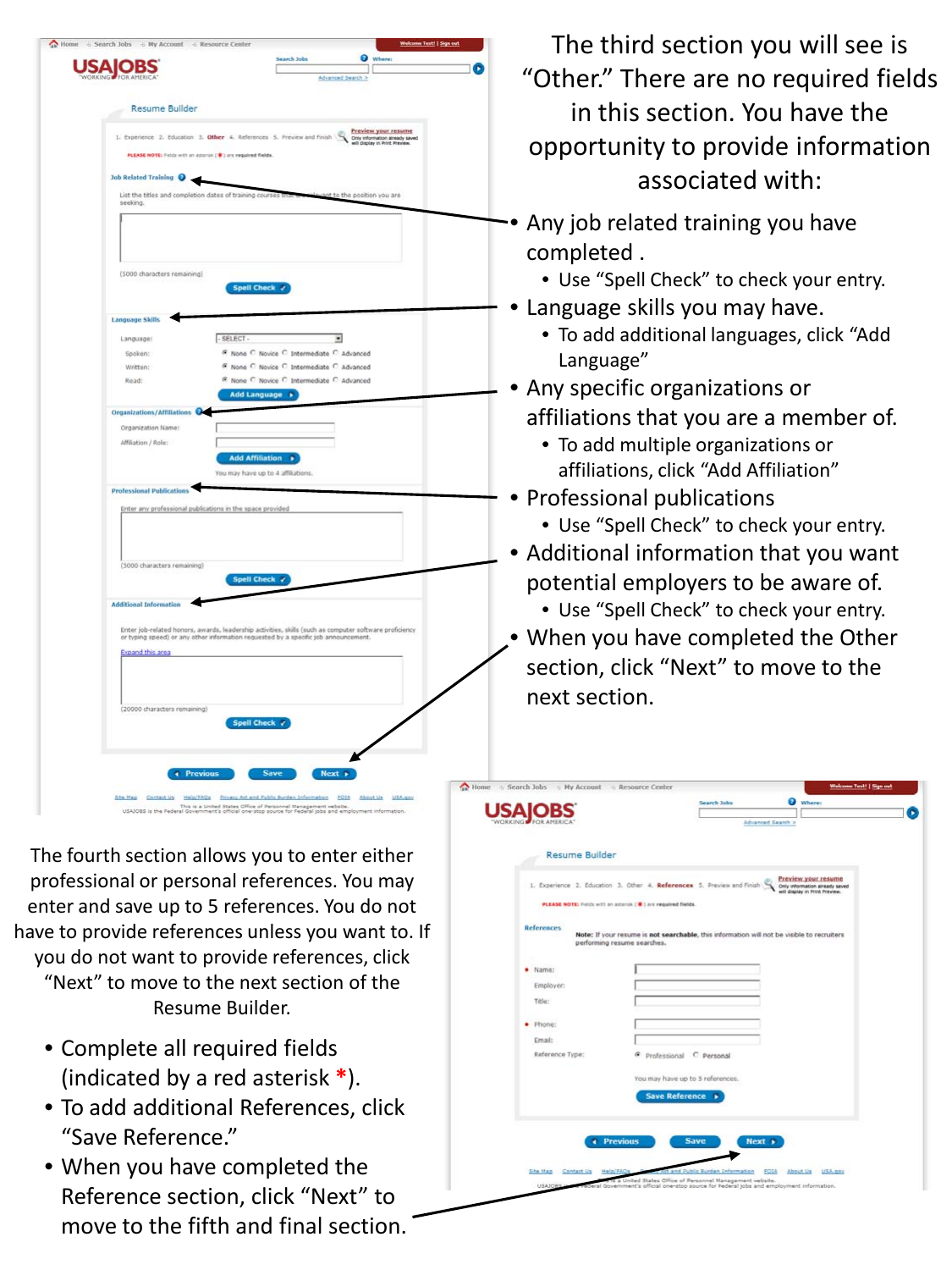| Home<br>Search Jobs<br>& My Account<br>& Resource Center                |                                                                        |                                                                                                           |          | Welcome Test!   Sign out |
|-------------------------------------------------------------------------|------------------------------------------------------------------------|-----------------------------------------------------------------------------------------------------------|----------|--------------------------|
|                                                                         | Search Jobs                                                            |                                                                                                           | Where:   |                          |
|                                                                         |                                                                        |                                                                                                           |          |                          |
|                                                                         |                                                                        | Advanced Search >                                                                                         |          |                          |
| <b>Resume Builder</b>                                                   |                                                                        |                                                                                                           |          |                          |
| 1. Experience 2. Education 3. Other 4. References 5. Preview and Finish |                                                                        |                                                                                                           |          |                          |
| <b>Preview and Finish</b>                                               |                                                                        |                                                                                                           |          | <b>Print Resume</b>      |
|                                                                         |                                                                        |                                                                                                           |          | <b>Email Resume</b>      |
|                                                                         | <b>Test User</b><br>Day Phone: 123456789<br>Email: usajobs3.0@opm.gov. |                                                                                                           |          |                          |
| <b>Work Experience:</b>                                                 | Test<br><b>Test, AL US</b>                                             | 10/2011 - Present<br>Hours per week: 45                                                                   |          |                          |
|                                                                         | Test<br>jobs, applying for jobs                                        | Building resumes, uploading resumes, saving resumes, searching for                                        |          |                          |
| <b>Education:</b>                                                       | <b>Test University</b><br>Test, AL US<br>Master's Degree               |                                                                                                           |          |                          |
| <b>Job Related Training:</b>                                            |                                                                        | Resume building 101, completed 9/15/2011                                                                  |          |                          |
| <b>References:</b>                                                      | <b>Test</b><br><b>Phone Number:</b><br><b>Email Address:</b>           | 222-222-2222                                                                                              |          |                          |
|                                                                         | <b>Reference Type:</b>                                                 | Professional                                                                                              |          |                          |
|                                                                         | <b>John Smith</b><br><b>Phone Number:</b><br><b>Email Address:</b>     | Test Inc.<br>222-222-2222                                                                                 |          |                          |
|                                                                         | <b>Reference Type:</b>                                                 | Professional                                                                                              |          |                          |
|                                                                         |                                                                        |                                                                                                           |          |                          |
|                                                                         | <b>4 Previous</b>                                                      | <b>Finish</b>                                                                                             |          |                          |
| Site Mag<br>Contact Va                                                  | Help/FAOs                                                              | Privacy Act and Public Burden Information FOIA                                                            | About Us | USA.gev                  |
|                                                                         | This is a United States Office of Personnel Management website.        | USAJOBS is the Federal Government's official one-stop source for Federal jobs and employment information. |          |                          |

The final section allows you to Preview and Finish your resume. You also have the options to either print your resume or email your resume.

- Review all information for correctness.
- Click "Previous" to edit information.
- Click "Finish" to complete your resume.

Once you have finished building your resume, you will be redirected to the Resumes page and can view, edit, duplicate, or delete previously built resumes. You can also change the status of your built resume from Not searchable to Searchable by clicking on the "Make Searchable" link. You can change your resume status back to Not searchable at any time by clicking the "Make Non-Searchable" link.

|                                                                                                                                                                                                                                                                                                                                                                                                                                                                                                                                                                                                                                                                                                                                                                                                                 | What:           |                          | Where:            |                  |  |
|-----------------------------------------------------------------------------------------------------------------------------------------------------------------------------------------------------------------------------------------------------------------------------------------------------------------------------------------------------------------------------------------------------------------------------------------------------------------------------------------------------------------------------------------------------------------------------------------------------------------------------------------------------------------------------------------------------------------------------------------------------------------------------------------------------------------|-----------------|--------------------------|-------------------|------------------|--|
|                                                                                                                                                                                                                                                                                                                                                                                                                                                                                                                                                                                                                                                                                                                                                                                                                 |                 |                          | Advanced Search > | Radius. 20 miles |  |
| Resumes                                                                                                                                                                                                                                                                                                                                                                                                                                                                                                                                                                                                                                                                                                                                                                                                         |                 |                          |                   |                  |  |
| USAJOBS allows you to store resumes that can be used to apply online to government agencies. While<br>uploading or building your resume, you may wish to remove any personal information, such as social<br>security number. You may also wish to update your resume(s) before you submit the resume to a<br>specific job opportunity announcement.<br>If you make your resume searchable, your profile information and all resume information will be visible<br>to recruiters searching our resume bank. Do not include the following types of information in your profile<br>or resume: classified information, as defined in Executive Order 13526 (dated December 29, 2009);<br>Social Security Number (SSN); or other personal or sensitive information you do not wish be made visible<br>to recruiters. |                 |                          |                   |                  |  |
| Resume 1: Test                                                                                                                                                                                                                                                                                                                                                                                                                                                                                                                                                                                                                                                                                                                                                                                                  |                 | Status: Not searchable   |                   |                  |  |
| View   Edit   Duplicate   Delete<br>Format: USAIOBS Resume                                                                                                                                                                                                                                                                                                                                                                                                                                                                                                                                                                                                                                                                                                                                                      | Make Searchable |                          |                   |                  |  |
| Source: Built with USAJOBS Resume Builder                                                                                                                                                                                                                                                                                                                                                                                                                                                                                                                                                                                                                                                                                                                                                                       |                 |                          |                   |                  |  |
| <b>Build New Resume</b><br>You have created 1 of 5 possible resumes. You are able to upload and store 5 resumes to your My                                                                                                                                                                                                                                                                                                                                                                                                                                                                                                                                                                                                                                                                                      |                 | <b>Upload New Resume</b> |                   |                  |  |
| USAJOBS account.                                                                                                                                                                                                                                                                                                                                                                                                                                                                                                                                                                                                                                                                                                                                                                                                |                 |                          |                   |                  |  |
|                                                                                                                                                                                                                                                                                                                                                                                                                                                                                                                                                                                                                                                                                                                                                                                                                 |                 |                          |                   |                  |  |
| <b>Tips</b>                                                                                                                                                                                                                                                                                                                                                                                                                                                                                                                                                                                                                                                                                                                                                                                                     |                 |                          |                   |                  |  |
| Searchable: Making your resumes searchable allows recruiters to find your resume during searches.                                                                                                                                                                                                                                                                                                                                                                                                                                                                                                                                                                                                                                                                                                               |                 |                          |                   |                  |  |
| Acceptable files: Uploaded resumes must be less than 3MB and in one of the folk wing document<br>formats: GIF, JPG, JPEG, PNG, RTF, PDF, or Word (DOC or DOCX). Only text-based I TF, PDF, and Word<br>documents will be searchable by recruiters. Image files (GIF, JPG, JPEG, PNG) will not be searched.                                                                                                                                                                                                                                                                                                                                                                                                                                                                                                      |                 |                          |                   |                  |  |
| Note: Uploaded resumes may not be accepted by some agencies' online application processes.                                                                                                                                                                                                                                                                                                                                                                                                                                                                                                                                                                                                                                                                                                                      |                 |                          |                   |                  |  |
| Sample Resume                                                                                                                                                                                                                                                                                                                                                                                                                                                                                                                                                                                                                                                                                                                                                                                                   |                 | What to Include          |                   |                  |  |
|                                                                                                                                                                                                                                                                                                                                                                                                                                                                                                                                                                                                                                                                                                                                                                                                                 |                 |                          |                   |                  |  |

To upload a saved resume, click "Upload New Resume." This option can also be used from your My Account page within the Resumes dropdown.